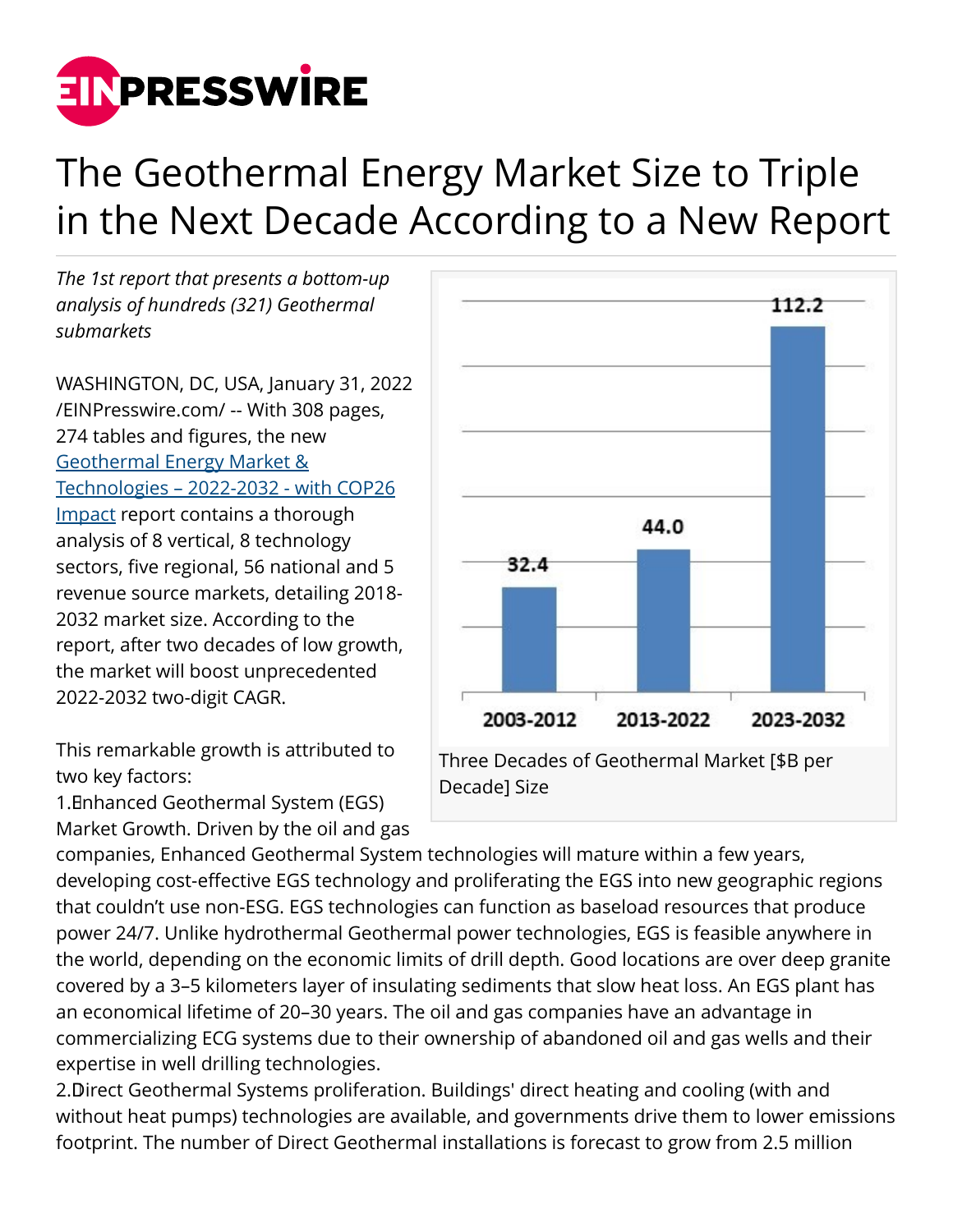installations in 2020 to more than 35 million by 2032.

## Other drivers:

• An increase in governmental investment and financial incentives for R&D, project financing and other subsidies

• Low Levelized Cost of Electricity (LCOE) of Geothermal Energy Generation

• Investors' enthusiasm for financing Climate change mitigation projects is substantial and growing

• Geothermal HAVC technologies are available, and their cost-performance improves at a fast pace • The market presents multi-Billion business opportunities

• Unprecedented public support (> 60%) of the green revolution

• Geothermal technology is renewable, reliable and it provides a baseload Geothermal running 24 / 7 to the electric grid regardless of weather conditions • Geothermal energy plants' footprint per GWh is less than 0.1% of Wind or Solar-PV footprint •It is a renewable source that offers clean energy for a distinctive blend of power, heating and cooling, and direct uses. Geothermal is also unique in its ability to create additional revenue by offering multiple uses of geothermal products such as



commons.wikimedia.org

district heating and lithium production from geothermal brines

Why Trust the Report:

• Bottom-up Research. The report provides you with exhaustive bottom-up research of 321 Geothermal Energy submarkets.

• Unique Analysts Team. Our multilingual team brings 40 years of hands-on record in industry, corporate positions of chairperson, CEO, CTO, chief scientist, VP R&D, VP marketing, \$8 B of products commercialization and publication of 340 market reports.

• Extensive Research. HSRC analysts team conducted interviews with dozens of experts. It reviewed over 450 reports, documents and papers published by other experts (including, for example: International Geothermal Association, IEA-Geothermal, Global Geothermal Alliance, Stanford Geothermal Workshops, IRENA, the UN, Fraunhoffer, the White House, DOE, the EU, US Congress, the UK, German, PRC, Indian and other government agencies, SEC filings, investors presentations and more).

• Multi-Source Intelligence Verification. With a highly fragmented market, we addressed each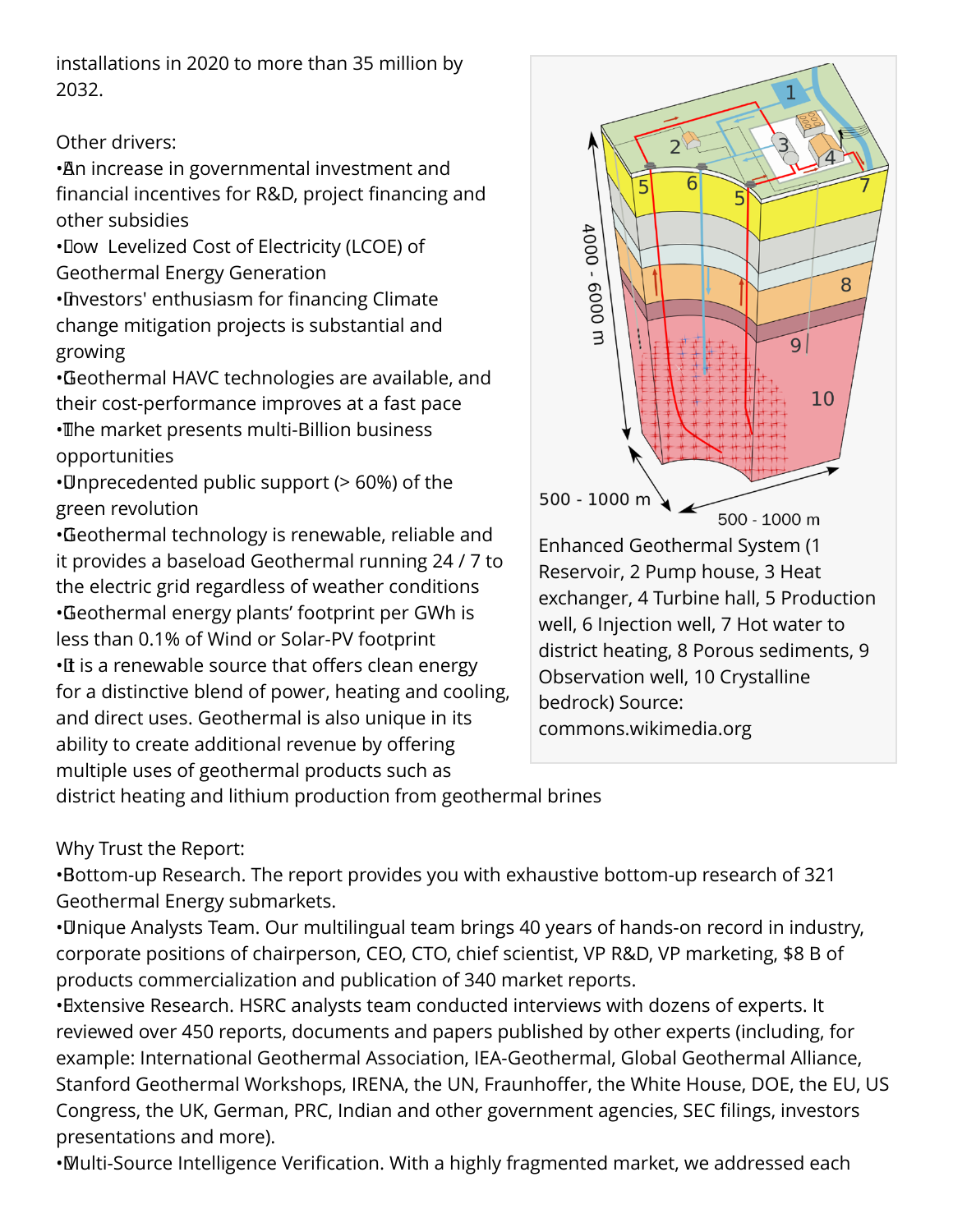dollar spent. The global Geothermal Energy market was analyzed and crosschecked via five orthogonal viewpoints (See the Market Segmentation Vectors Figure): technologies and services, sectors, countries, revenue sources and regions.

• COP26 Revision. To guarantee the accuracy of the data and market size forecasts, we revised the data by following and analyzing the Glasgow COP26 meetings deliberations and >180 national pledges.

This market report is the utmost comprehensive review of the global Geothermal Energy market available today. It is considered the industry's Gold Standard for Geothermal Energy market research reports. This report aims to provide today's strategic decision-makers with an expert 360 degree, time-sensitive, detailed view of this interconnected market.

Why Buy the Geothermal Energy Market & Technologies – 2022-2032 with COVID & COP26 Impacts report?

A. Questions answered in this report include:

o What will the 2022-2032 market size be?

o How did the COP26 affect the

market?

oWhich submarkets provide attractive business opportunities? oWhat drives customers to invest?

o What are the Geothermal Energy technology & services trends?

o What are the challenges to market penetration & growth?

o How much are countries expected to invest in Geothermal energy?



Geothermal Residential Heat Pump. Source: Wikimedia Commons, the free media repository

| <b>By Region</b>            |                           | <b>By Country</b>     |                      | <b>By Technology</b>                                  | <b>By Application</b>                                  | <b>Revenue Source</b><br><b>Bv</b>                  |
|-----------------------------|---------------------------|-----------------------|----------------------|-------------------------------------------------------|--------------------------------------------------------|-----------------------------------------------------|
| <b>North</b><br>America     | U.S.                      | France                | Eqypt                | Enhanced<br>Geothermal<br>Systems (EGS)               | Residential &<br>District Heating &<br>Cooling         | Geothermal Energy<br>Exploration                    |
|                             | Canada                    | Germany               | <b>GCC Countries</b> |                                                       |                                                        |                                                     |
| Latin<br>America            | Argentina                 | Greece                | Ghana                | <b>Binary Cycle Power</b><br>Generation               | Citywide Heating<br>& Cooling                          | <b>Planning &amp; Consulting</b><br><b>Services</b> |
|                             | <b>Brazil</b>             | Holland               | Kenya                |                                                       |                                                        |                                                     |
|                             | Chile                     | Hungary               | Mozambique           |                                                       |                                                        |                                                     |
| Europe                      | Guatemala                 | Iceland               | Nigeria              | Dry Steam Power<br>Generation                         | Commercial &<br><b>Industrial Heating</b><br>& Cooling | <b>Turnkey Systems</b>                              |
| Middle-<br>East &<br>Africa | Costa Rica                | Ireland               | Tunisia              |                                                       |                                                        |                                                     |
|                             | Ecuador                   | Italy                 | Turkey               |                                                       |                                                        |                                                     |
|                             | <b>El Salvador</b>        | Norway                | <b>Rest of MEA</b>   | <b>Flash Steam Power</b><br>Generation                | Agriculture<br>Heating & Cooling                       | Aftersale Maintenance<br>& Upgrades                 |
| Asia-<br>Pacific            | Mexico                    | Poland                | <b>Australia</b>     |                                                       |                                                        |                                                     |
|                             | Nicaragua                 | Portugal              | Bangladesh           |                                                       |                                                        |                                                     |
|                             | Peru                      | Romania               | China                | Deep Learning &<br>Al                                 | Industrial &<br><b>Commercial Power</b><br>Generation  | <b>Training Services</b>                            |
|                             | <b>Rest of L. America</b> | <b>Russia</b>         | India                |                                                       |                                                        |                                                     |
|                             | Austria                   | Slovenia              | Indonesia            | Closed & Open<br>Loop Geothermal<br><b>Heat Pumps</b> | <b>Flectric Grid</b>                                   |                                                     |
|                             | <b>Belaium</b>            | Spain                 | Japan                |                                                       |                                                        |                                                     |
|                             | <b>Bulgaria</b>           | Sweden                | New Zealand          |                                                       |                                                        |                                                     |
|                             | Croatia                   | Switzerland           | Pakistan             | <b>Hybrid Geothermal</b><br><b>Heat Pumps</b>         | Geothermal<br>Desalination                             |                                                     |
|                             | <b>Czech Republic</b>     | The UK                | <b>Philippines</b>   |                                                       |                                                        |                                                     |
|                             | Denmark                   | <b>Rest of Europe</b> | South Korea          |                                                       |                                                        |                                                     |
|                             | Finland                   | Algeria               | <b>Rest of APAC</b>  | <b>Other Technologies</b>                             | <b>Other Applications</b>                              |                                                     |

Global Geothermal Energy Market Segmentation **Vectors** 

B. The Global Geothermal Energy market size data is analyzed via five independent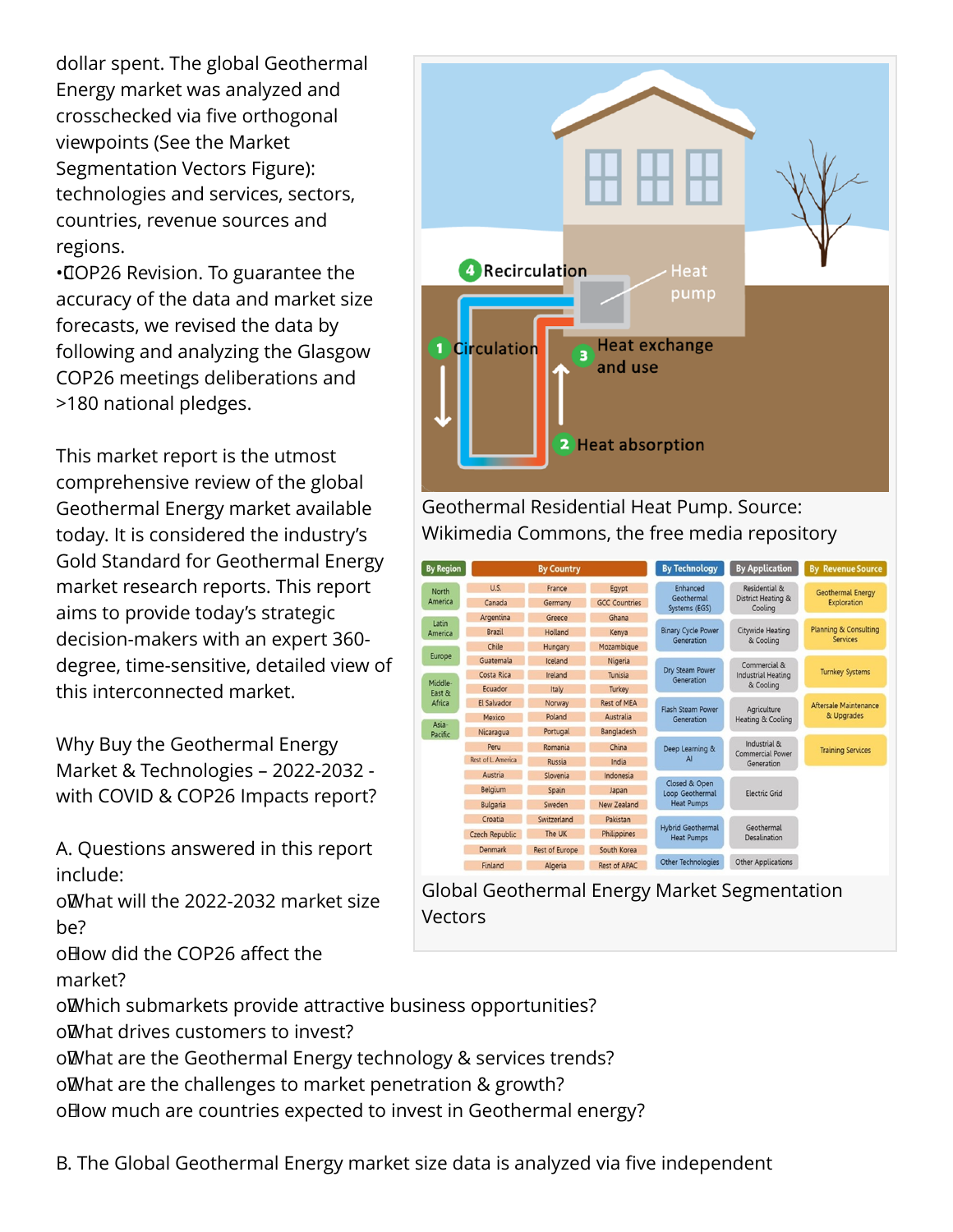perspectives.

With a highly fragmented market, we address the "money trail" – each dollar spent in the global Geothermal Energy market is analyzed and crosschecked via five orthogonal viewpoints:

1. By 8 Geothermal Technologies:

• Enhanced Geothermal Systems (EGS)

• Binary Cycle Power Stations

• Dry Steam Power Stations

• Elash Steam Power Stations

• Deep Learning & A.I.

• Closed & Open Cycle Geothermal Heat Pumps

• Hybrid Geothermal Heat Pumps

• Other Technologies

2. By 8 Geothermal Applications:

• Geothermal Residential HVAC

• Citywide & District HVAC

• Commercial & Industrial HVAC

• Agriculture HVAC

• Industrial & Commercial Power Generation

• Electric Grid

• Geothermal Desalination

• Other Geothermal Applications

3. By 5 Revenue Sources:

• Blanning & Consulting Services

• Turnkey Systems

• Aftersale Maintenance & Upgrades

**·**Training Services

• Other Revenues

4. By 5 Regional Markets:

• North America

• Latin America

• Europe

• Middle East & Africa

• Asia Pacific

5. By 60 National Markets:

The U.S., Canada, Argentina, Brazil, Chile, Guatemala, Costa Rica, Ecuador, El Salvador, Mexico, Nicaragua, Peru, Rest of Latin America, Austria, Belgium, Bulgaria, Croatia, Czech Republic, Denmark, Finland, France, Germany, Greece, Holland, Hungary, Iceland, Ireland, Italy, Norway, Poland, Portugal, Romania, Russia, Slovenia, Spain, Sweden, Switzerland, The UK, Rest of Europe, Algeria, Egypt, GCC Countries, Ghana, Kenya, Mozambique, Nigeria, Tunisia, Turkey, Rest of MEA, Australia, Bangladesh, China, India, Indonesia, Japan, New Zealand, Pakistan, Philippines, South Korea, Rest of Asia-Pacific

C. Detailed market analysis frameworks for each of the market sectors are provided, including: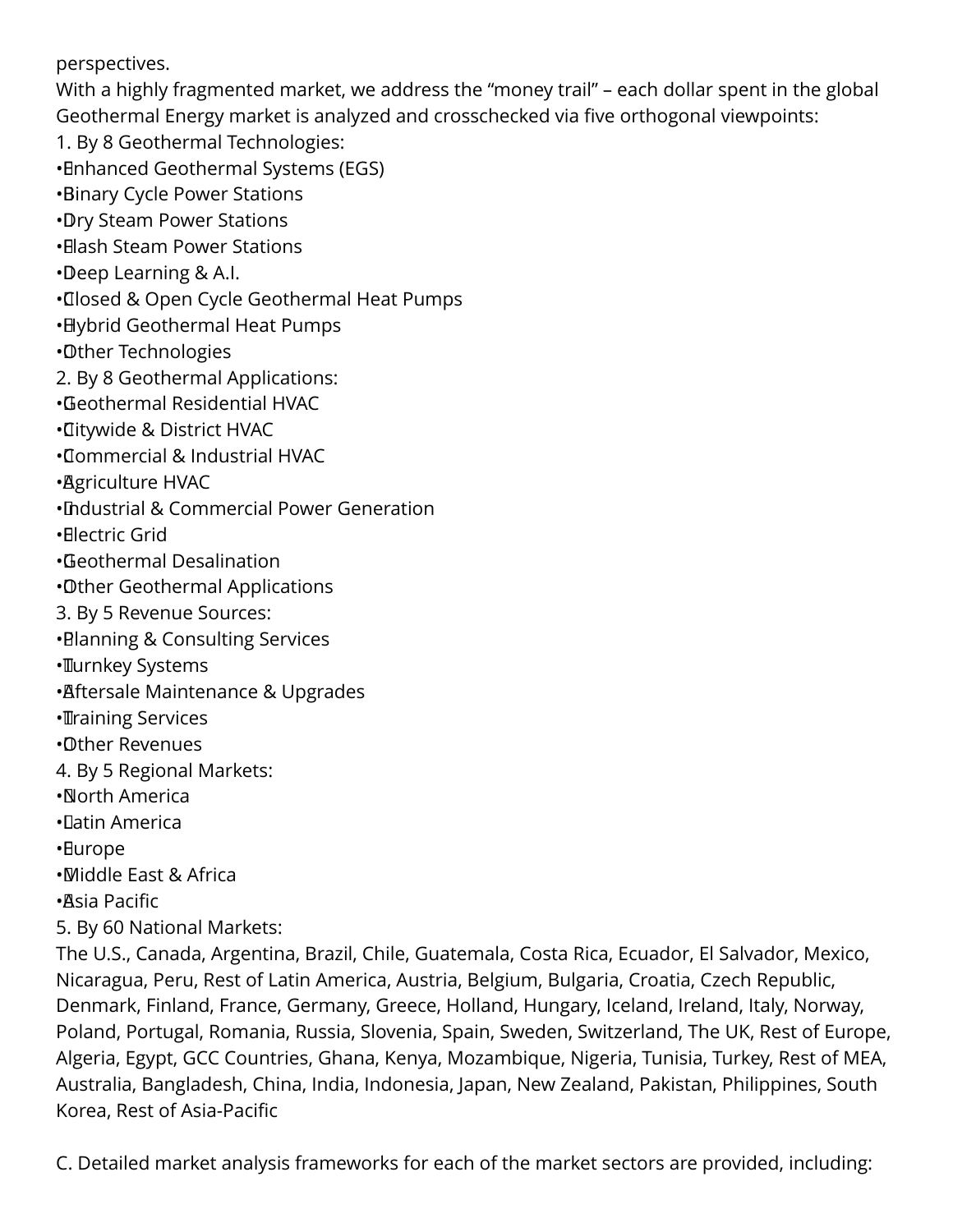• Market drivers & inhibitors • Business opportunities •**SWOT analysis** • Competitive analysis • Business environment  $\cdot$  The 2018-2032 market D. Companies mentioned in the report: 1. Alstom 2. Ansaldo Energia 3. BDR Thermea 4. Bosch Thermotechnology 5. Clarrier 6. Fuji Electric 7. General Electric 8. Mitsubishi Electric 9. Mitsubishi Heavy Industry<sup>[]</sup> 10. Modine 11. Nibe Industrier 12. DCHSNER Warmepumpen 13. Ormat 14. Stiebel Eltron  $15.$  $\Pi$ oshiba 16. Trane 17. Vaillant 18. Viessmann

Buyers of the report get a free copy (valued at \$3,950 to \$10,000) of our "Geothermal Energy Industry (with COP26 Impact) and 60 National Markets – 2022" report.

Related Reports: [Climate Change Mitigation and Adaptation Technologies & Markets – 2022-2030](https://homelandsecurityresearch.com/reports/global-warming-mitigation-lt/) with COVID-19 & COP26 Impacts [Global Renewable Energy Market & Technologies – 2022-2032](https://homelandsecurityresearch.com/reports/renewable-energy-market-tech/) - with COVID-19 & COP26 Impacts

Geothermal Energy Industry (with COP26 Impact) and 60 National Markets – 2022

HSRC is an American Israeli market intelligence & technology research firm specializing in Climate Change, Transformational Technologies, High Growth and Homeland Security markets. HSRC offers premium market off-the-shelf and custom reports. HSRC provides quantified B2B and B2G research on hundreds of high-growth niche opportunities, impacting about 12,000 global companies' revenues. Currently servicing 2500 customers worldwide, including 40% of global Fortune 1000 companies and government agencies as clients.